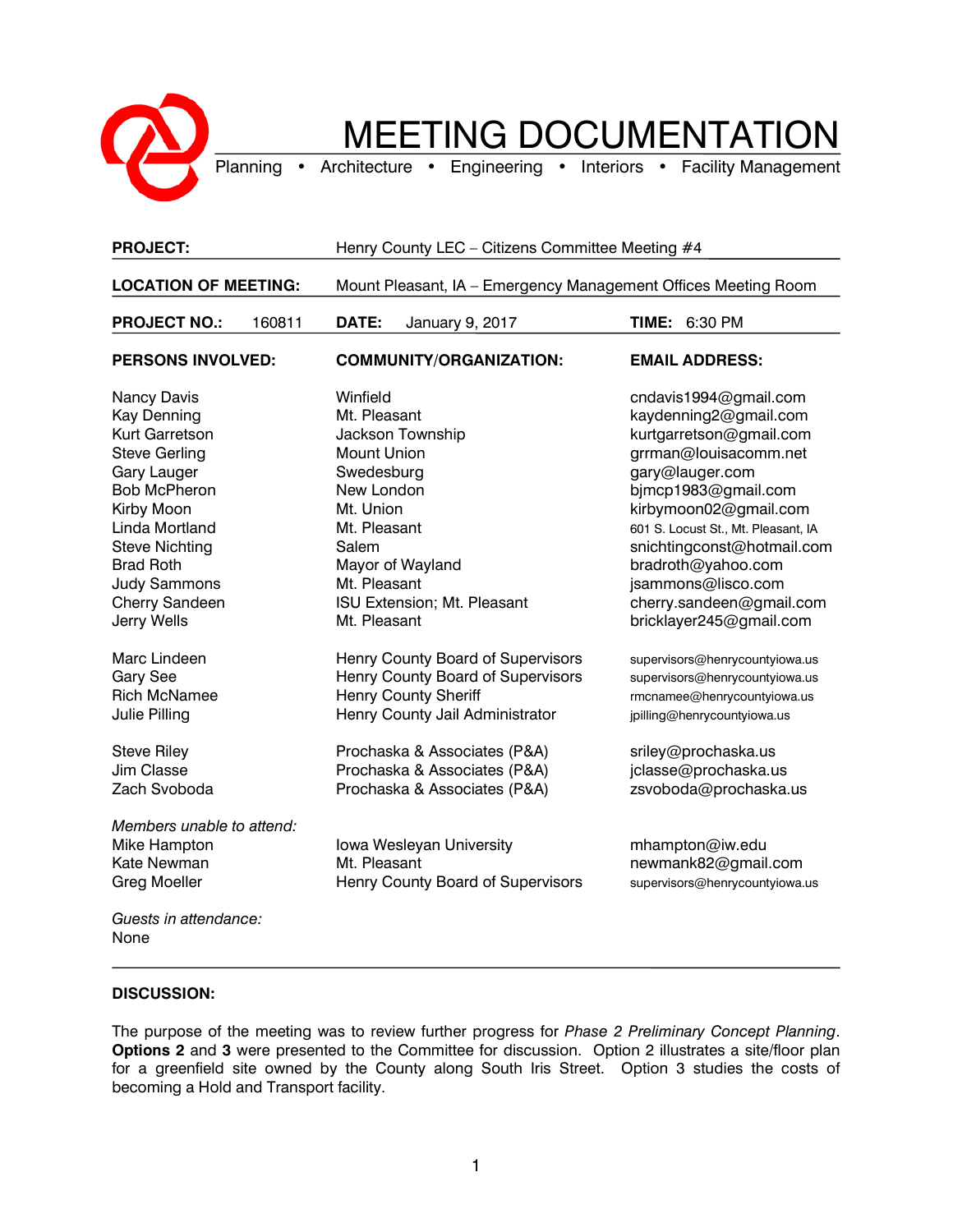- 1. Committee Vice Chair Kay Denning opened the meeting and asked if anyone had opening comments. Sheriff McNamee noted that he had been contacted by the owner of another nearby property who was interested in selling/trading his land. This is the site currently occupied by the former County Care Center, immediately south of the greenfield property being presented tonight. The Sheriff and P&A will visit this possible site tomorrow morning and tour the existing Care Center building, which is currently unused and vacant.
- 2. P&A began the PowerPoint slide show with a discussion of the current project schedule. The initial target has been shown as May 2017 for a Law Enforcement Center (LEC) bond election, although August is also a possibility if more time is needed for a thorough campaign. If May is preferred, the filing date to get on the ballot is March 17. There is still enough time to do this, depending on the number of options proposed to be studied.
- 3. It was noted that another school bond election is being pursued in the area for about \$9.4 million. Some other school bonds have also recently failed, and the current agricultural economy may have contributed to this lack of support. Education of the public will be key to promoting the LEC project.
- 4. At the previous Committee meeting, the idea of building an LEC addition to the existing Courthouse had been discussed as a possible option to be studied. The Board of Supervisors had noted that this concept may stir public resistance due to the historic nature of the Courthouse and were concerned it could fail in a public vote. After discussion, it had been decided to allow the Citizens Committee to think about this option further and then talk about it again at the next meeting. For today's meeting, the Committee decided to take a vote of the members present regarding the Courthouse option. Two members voted for the concept to be studied further, but the rest of the Committee voted against the Courthouse option. The majority felt that this option would not receive enough public support to justify the study of the concept.
- 5. The issue of secure courthouse access was also discussed, to help keep inmates and the public separated. Two options were noted to add an elevator outside the Courthouse, either on the west side or on the southeast face to help get prisoners to the third floor of the building and reduce chances for public interaction. Sheriff McNamee noted that if a modern jail facility is constructed, initial arraignment may be done using video cameras and this would reduce transports to the Courthouse considerably.
- 6. The discussion of Option 2 started with a presentation of the existing site. The 6.18 acre site was rezoned to B-3 about a year ago, which helps a great deal for acquiring a Special Use Permit for a County correctional facility. Required building setbacks were illustrated for the site's perimeter. P&A had acquired a plat of the site at the Courthouse, which showed utility easements on the site. Although several easements exist on the site, most are located at the perimeter and can be worked around easily. One exception is a 30' wide easement which runs through the middle. With the help of Mt. Pleasant Utilities, it was determined that a 6" water main crosses the site. The Utility GIS Map shows the water main approximately in the easement, although actual locations would need to be verified using the utility "One Call" service and a survey of the property. Other relevant zoning information was also presented in the slide show. The adjacent site to the northeast has an existing building which will be re-labeled as the NRCS building.
- 7. A preliminary site and floor plan for the Option 2 greenfield site was presented. Although we don't have a topographic survey of the property, the slope is visually fairly significant as the site slopes down toward a drainage ditch at its north edge. The most level portion of the site may be along the future street at the south edge. It is ideal for a LEC/Jail to be on one floor level and have a fairly level site (due to multiple entrances at its perimeter). For this reason, the plan has been shown in the south portion of the site, south of the middle 30' utility easement.
- 8. The public entrance is oriented to the southeast corner of the proposed building, so it is easily visible from both South Iris Street and the future street along the south edge of the property. A parking lot provides off-street spaces for public use, and a second lot is provided for staff use and fleet vehicles. A staff entrance is provided near the staff parking area. A two vehicle, drive-through sallyport is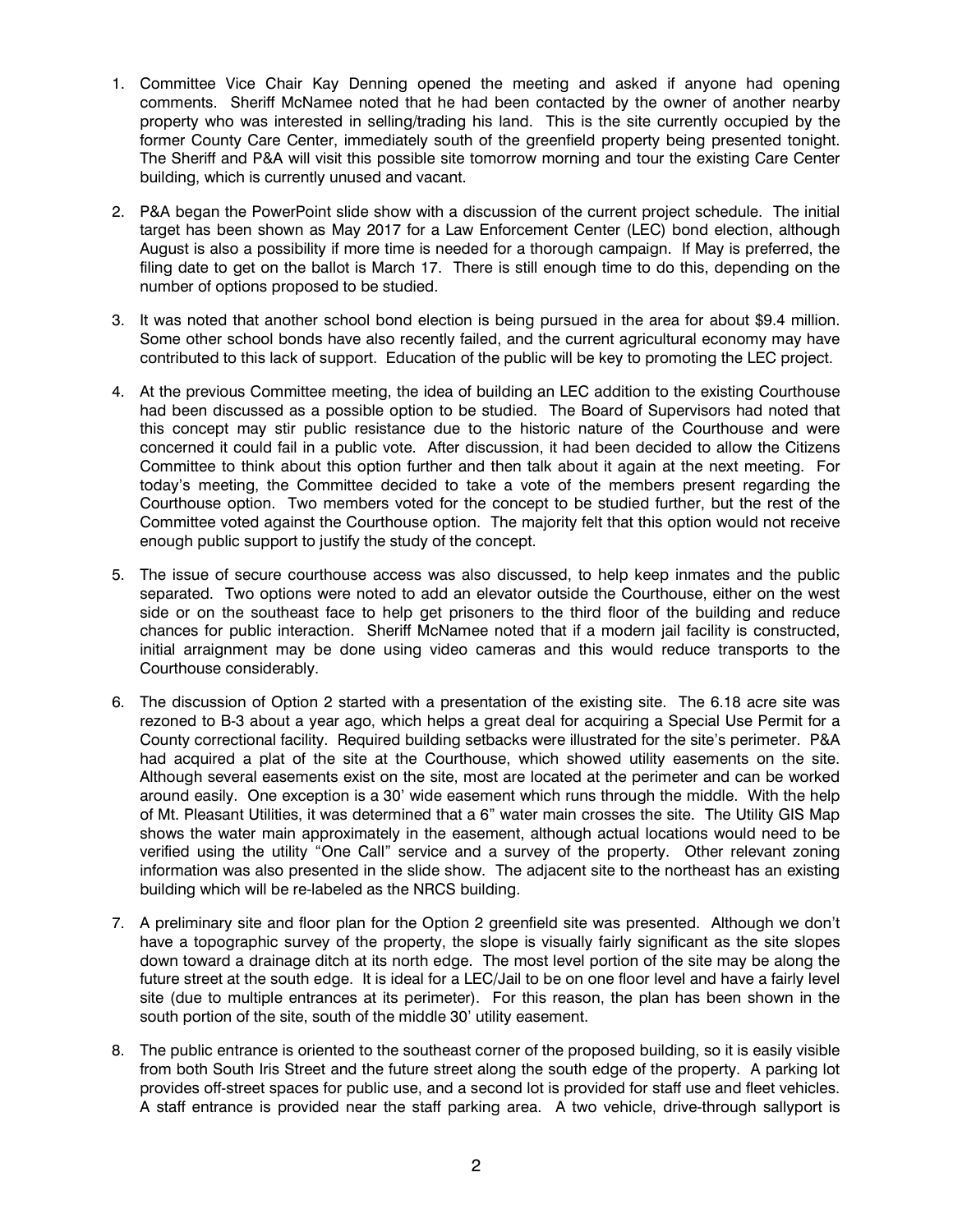located for secure drop-off of detainees into the intake area of the Jail. It was noted that the sallyport drive could be adjusted to reduce the portion that crosses the 30' easement. A freestanding evidence storage building can also be placed nearby, on the north side of the easement. It is possible that the existing metal Evidence Storage building could be relocated to this new site, if desired, or could be left in its current location.

- 9. It was asked if the north portion of the site was unusable for other buildings due to the slope. It is anticipated that it would be possible to use this area, especially for buildings with a smaller footprint or a basement. The adjacent NRCS building probably has a similar slope and was able to regrade enough for a fairly level plot.
- 10. P&A presented lists of Pros and Cons anticipated for both the previously presented Option 1 (expansion on the existing site) and for Option 2 (greenfield site). P&A noted these lists can be expanded by committee members as well. Pros and Cons are largely affected by the complexities and limitations of a particular site. The lists were developed to help committee members be aware of issues associated with each site at a glance.
- 11. To begin the presentation of Option 3 (Hold and Transport), P&A provided an overview of the current situation for the existing LEC. Henry County currently transports over-capacity and high-security prisoners. The best housing rate is provided by Louisa County at \$40/day. Destination and future costs are subject to bed availability. Henry County remains liable for prisoners and medical expenses. At some point the Iowa Department of Corrections will no longer "grandfather" the Jail and will require the Jail to convert to a 24 hour Temporary Holding Facility and transport all detainees to out-of-county jails. Option 3 will likely require some repairs and upgrades to the current Jail to be a compliant Holding Facility. Transport and housing costs continue indefinitely or until a new Jail is built.
- 12. A construction budget is made up of both Hard Costs and Soft Costs. Hard Costs are the costs to build the building, including sitework and fixed equipment (the contractor's bid). Soft Costs are other overhead costs that the Owner is responsible for, such as: site acquisition (if necessary); geotechnical report (soil borings); site survey locating boundary lines, utilities and topography; architectural and engineering fees for design through construction administration; construction phase testing (soil and concrete); independent special inspections required by code; reimbursable consultant expenses; construction document printing; state agency review fees; furnishings and kitchen, laundry and miscellaneous movable equipment; data/communications equipment; builder's risk/all risk insurance; EPA-required SWPPP (storm water pollution prevention plan) erosion control inspections when over 1 acre; construction phase contingency; and hazardous material assessment/abatement.
- 13. A chart illustrating construction inflation over the last 10 years was presented. All budgets developed for this proposed project must take into account construction inflation. Budgets will be adjusted to reflect the anticipated time of bidding.
- 14. A list of some of P&A's recent LEC/Jail projects was presented showing cost per square foot of each. The square foot costs are for the whole facility, blending the office area and jail. This list illustrates that cost per square foot can vary dramatically based on many factors (such as construction climate, distance from large urban centers, number of bidders, project size, etc.). Budgets for Henry County will incorporate this historical information and adjust it to 2018 estimated costs to anticipate the bid date of the project.
- 15. Life cycle building costs include capital costs and operating costs. Capital costs will include construction, equipment, fees and financing and may be about 12% of the life cycle cost. The other 88% will be costs of operations, including salaries, utilities, maintenance and replacements. Strategies to manage these costs involve: efficient building design (to control staffing costs); plan for growth (to maximize investment potential); cost-effective construction (control first cost and recurring maintenance); and energy conscious design (control utility costs).